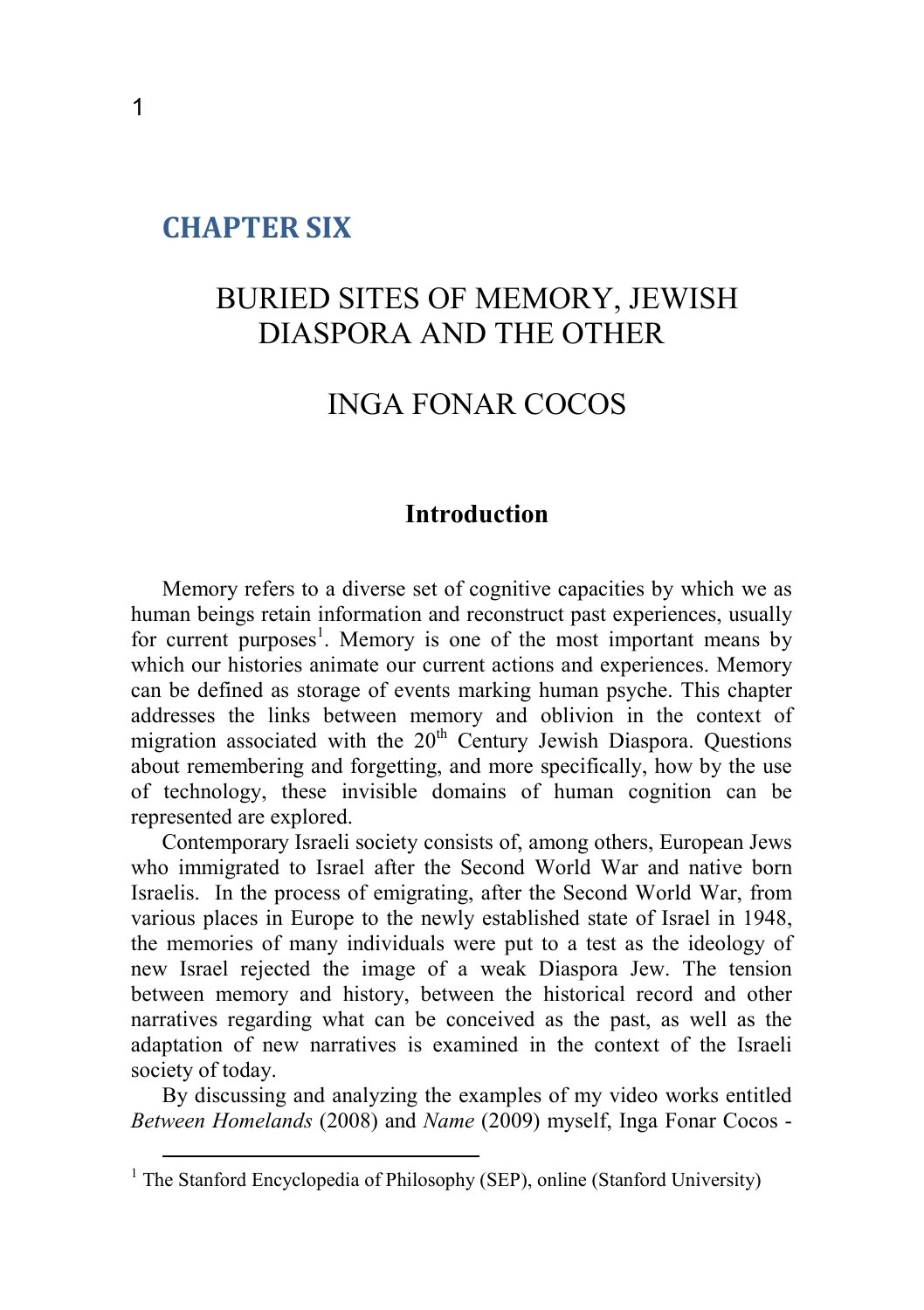Israeli artist, born in Warsaw, Poland and currently living in Tel-Aviv, Israel - will reflect upon and discuss two paradigms of memory; relating to an existence and an absence of trauma in the context of memory and its influence on the formation of personal identity. These paradigms are mapped onto the background of cultural changes associated with the political transformation of the Israeli state. In such context, the role of historical record is juxtaposed with the processing of personal memory.

#### **Narratives of history and the Israeli State**

During the 1990s, Israeli state ideology constructed a new narrative of its own version of history. In part, this change was a result of the collapse of the Soviet Union and more broadly the opening of borders between Western and Eastern Europe, resulting in the ensuing mass wave of immigration from Russia to Israel. The Diaspora Jew suddenly became a legitimate citizen; the so-called new Israeli. Oz Almog (1997) points out that these changes allowed Israeli society to psychologically channel a new version of history and challenge the myth of the Sabra<sup>2</sup> or the 'rugged' native Israeli. Sabra was the term coined to describe the native Israeli, born between the 1930s and 1940s, educated in the ethos of a love of the land. The Sabra was designated to be the 'new Jew', as an opposite of the 'old Jew', the Holocaust survivor.

Only in the 1990s, the lacuna of memory associated with a formation of identity created during the immigration process, began to be dealt with. Anita Shapira (1997)<sup>3</sup> in her book *New Jews*, *Old Jews* discussing the construction of a new and an old Jewish national identity associated with the consequences of the post-war Diaspora, distinguishes a 'private' memory from a 'public memory'. According to Shapira, the Holocaust has been a central discourse appropriated by the State of Israel in a construction of collective identity. The Holocaust was associated with exilic Judaism, which perpetuated the image of anti-Semitism. The Holocaust accounts and its memories were conceived as belonging solely to the State of Israel. The memory of the Holocaust was turned into anonymous memory through public discourse, and as a consequence,

<sup>2</sup> Oz Almog, *The Sabre – a Profile*, 1997, Hebrew edition

<sup>3</sup> Anita Shapira, *New Jews*, *Old Jews* Am Oved Pub. Tel Aviv, 1997, Hebrew edition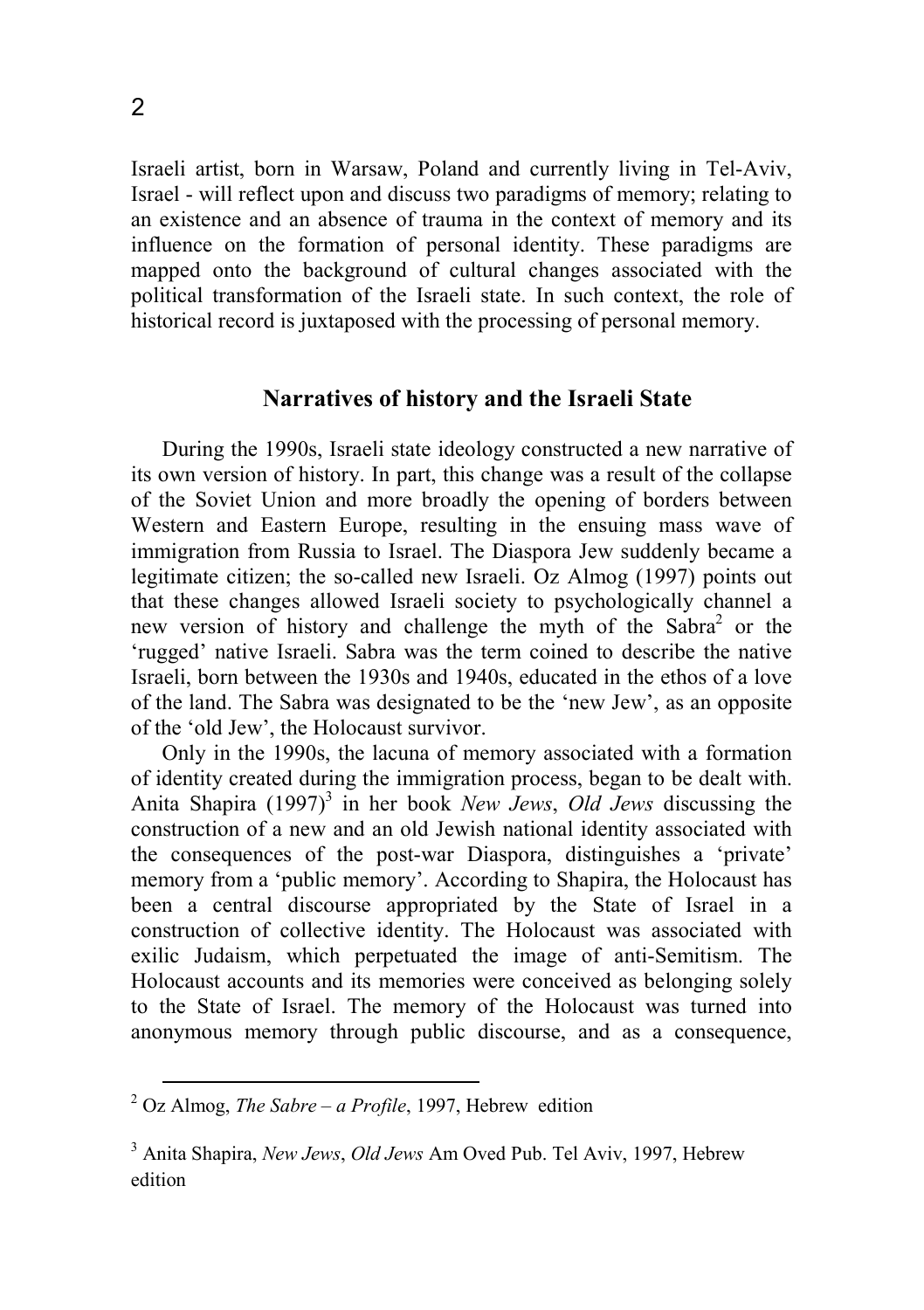portrayed as a collective memory, not a private experience or individual memories. Shapira refers to historians including Avi Shlaim, Ilan Pape, Simha Flapan who at the late 1980s addressed the historical events between the years 1947 and 1952; events which are connected to the establishment of the State of Israel, the 1948 independence war and to the subsequent agreements:

"For those historians one can say, history begins in 1948, this was their common denominator… Moments of historical breakthrough turn into "establishment myth" of the discussed society…They declared that everything written before them on the theme of the establishment of the state is merely a Zionist propaganda… this polemic had extensions which deviated from the 1948 experience and from the domain of history, and discourse spread to the fields of sociology, anthropology, political science …and combined with the polemic about the interrelations between the establishment of the state and the Holocaust, between Zionism and the Jewish diaspora" (Shapira, 1997, 19-21)

Shapira mentions, among others, the writings by Amnon Raz-Krakotzkin, a lecturer in Jewish History at the Ben Gurion University, Israel, who discusses the notion of a "negation of diaspora" and defines it as a "lack of attentiveness and un-openness of Zionism to the outsider and to the different" ...and attempts to construct an alternative notion of "affirmation of diaspora", or an openness in Israeli society towards people different from the 'new Jew', and giving them legitimacy and alternative collective memories right to exist with that of the accepted Zionist model. (Shapira citing Raz-Krakotzkin, 1997, 19-21)

Shapira (1997) further elaborates upon the two first decades after the Second World War, and argues that this period was presented as:

"A period of repression of the Holocaust in the Israeli consciousness: at that period the Holocaust was but a marginal component of the solidification of the Israeli identity. It was not a focus of a public discussion… people did not want to hear about the Holocaust, did not want to talk about the Holocaust, the struggle for establishing the state and later the independence war pushed aside the Holocaust shock and its' impact. In the heroic state established there was no room for weakness and humiliation… There was no dispute about existence of the phenomenon of thrusting the Holocaust to the margins of the Israeli agenda; it was accepted by historians and publicists, and was expressed in popular press and television. It was used as a central component in the severe indictment against David Ben-Gurion, who is identified as the father and head establisher of the state, and against the first Sabra generation, who did not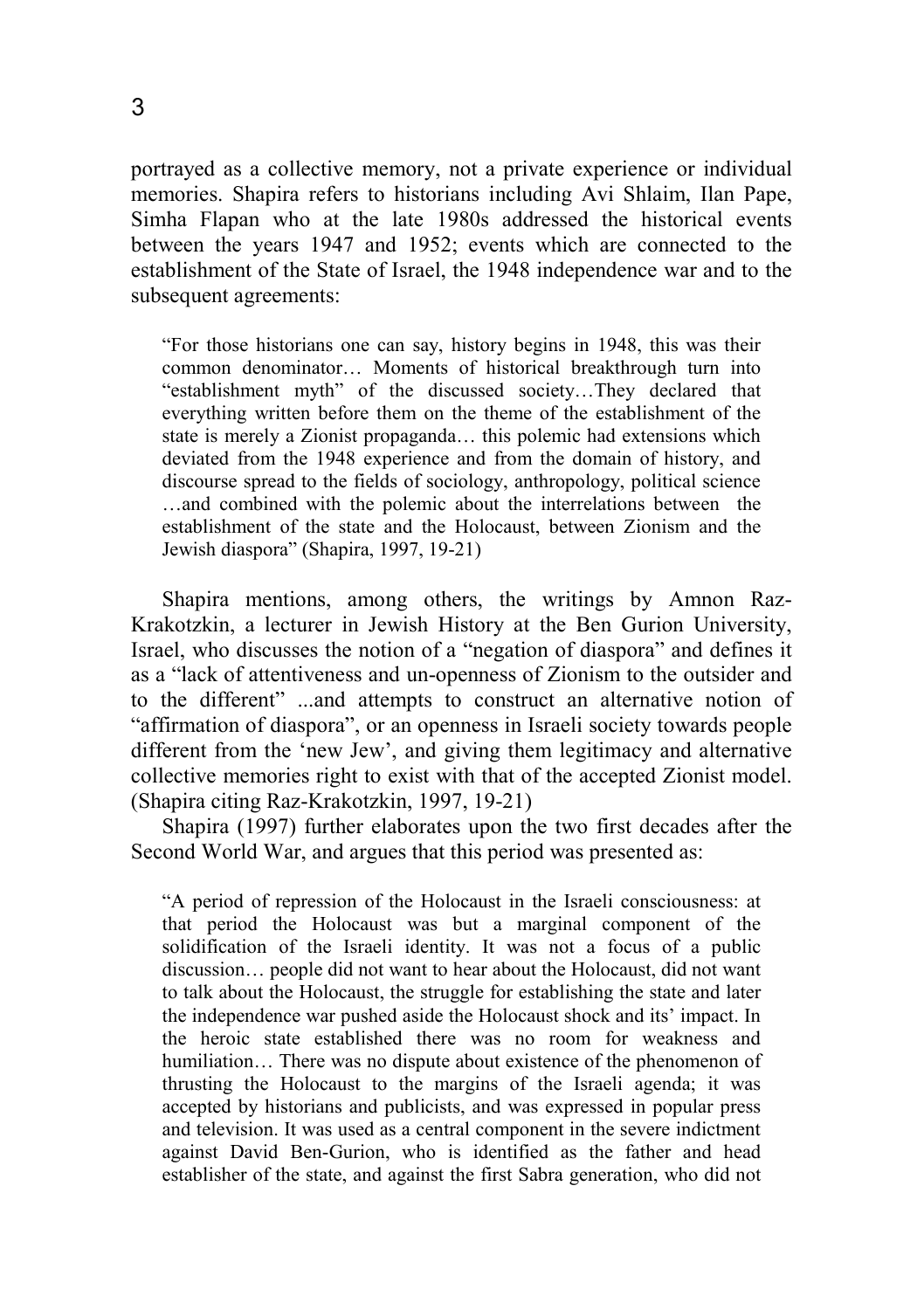understand, did not try to understand, ignored or erased in purpose the memory of the Holocaust." (86-87)

The Holocaust discourse was constructed as a myth, a version of history whereby personal accounts and private stories were suppressed. Private memories could not find its place over the persisting discourse of a collective memory in a newly born state. Moshe Zuckermann (2001)<sup>4</sup> asks: "what is the essence of the Holocaust?" and he quotes the idea of Theodor Adorno on "the increasing human practice towards the total erasure of the individual, and its conversion into a granule swallowed by a 'completely managed world'" (p.75). Zuckermann then argues that unremembering the helplessness of the Holocaust's victims and deriving a Zionist conclusion from it, as an ideological lesson of the state of Israel, betrays the victim and is an act of ignorance of the victims' essence as an object of murderous oppression. Only the universal categorical imperative for preventing a recurrence of Auschwitz can purport to remember this unimaginable rupture in civilization:

 "Has the state of Israel remembered it? Has the particular 'lesson' that Israel asked to draw from the horror not betrayed the universalistic meaning of its scope and essence? Has the 'victim' not betrayed the victims?"  $(p. 80)$ 

According to Zuckermann, there is an inherent contradiction between the universal and the particular memory of the Holocaust. The particular or national version precludes the universal and proper version of Holocaust memory.

Historian and journalist Tom Segev, in his book *The Seventh Million: Israelis and the Holocaust*  $(1991)^5$  also refers to the notion of manipulated memory. He deals with the attitude and relations of the Palestinian and Israeli Jews to the Holocaust. By reconsidering the major struggles and personalities of Israel's past, including Ben-Gurion and Begin, he argues that the nation's legacy has, at critical moments of the *Exodus* affair, the Eichmann trial, the case of John Demjanjuk etc., been molded and manipulated in accordance with the ideological requirements of the state.  $\overline{a}$ 

#### 4

<sup>4</sup> Moshe Zuckermann, *On the Fabrication of Israelism*, *Myths and ideology in a Society at Conflict,* Fetish: A Series for Cultural Studies at Resling Publishing, 2001,Tel-Aviv, pp.75-80, Hebrew

<sup>5</sup> Tom Segev, *The Seventh Million: Israelis and the Holocaust,* Keter Publishing, 1991, Hebrew edition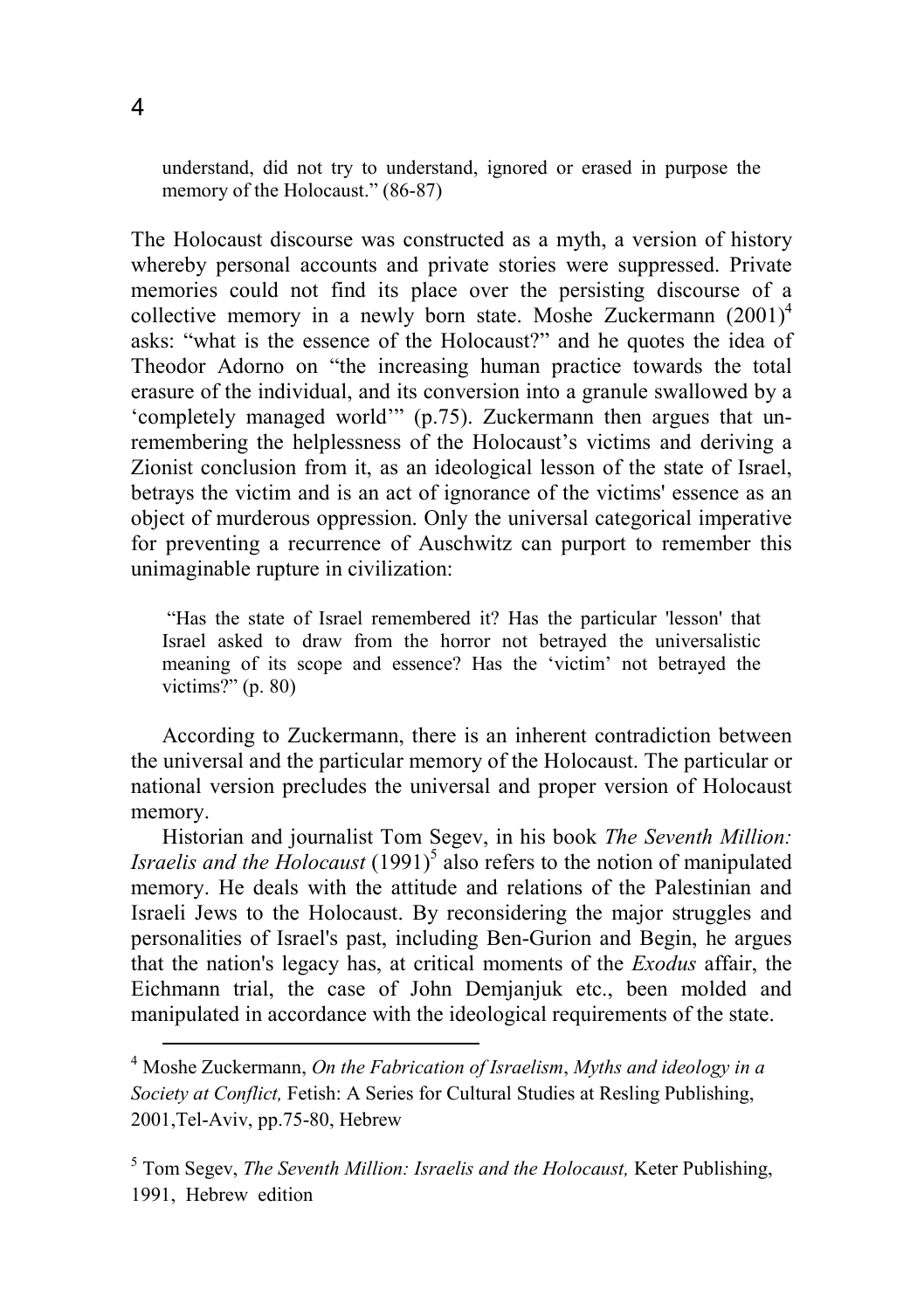Drawing on writings of Shapira (1997) and others mentioned above, it could be argued that not only the memory of the Holocaust was repressed, but at the same time, in the first two decades of the existence of the state of Israel, historians, publicists and the media emphasized the role of the Israeli as a dominant 'Macho' in the construction of the state ideology and in nurturing the myth of heroism.

### **Inner workings of memory**

Since the 'cell's memory' or the genetic code of human DNA<sup>6</sup> is passed from generation to generation, human beings are, biologically determining, the memory of the past. At the same time, we contain what will become the memory of the future. French historian Pierre Nora (1989) argues that:

"Memory and history, far from being synonymous, appear now to be in a fundamental opposition. Memory is life, borne by living societies… it remains in permanent evolution, open to the dialectic of remembering and forgetting, unconscious of its successive deformations, vulnerable to manipulation and appropriation" (pp.  $7-25$ ).<sup>7</sup>

In one of my installation works, entitled *The Other* (2003), memory is represented as a soft writing tablet upon which images, events, and the accounts of the past are imprinted and etched. The question is what can a black wax tablet mounted under a Plexiglas support on the wall represent? Is it an archeological find, an object from the past or an object of the future? A line of written letters can be seen on the tablet's waxy surface, writing created by the process of inserting pins into the wax. Yet, letters seem partially covered by what may look like an ash of a volcanic eruption. The process of inserting the pins is realized by a pricking of the fragile membrane of the skin containing, holding in, and concealing the chaotic inner flux. This inscribing process designates the wound, the mark

<sup>&</sup>lt;sup>6</sup> Leonie Ringrose and Renato Paro, Epigenetic Regulation of Cellular Memory by the Polycomb and Trithorax croup proteins , *Annual Review of Genetics*, Vol. 38: 413-443, Dec. 2004

<sup>7</sup> Pierre Nora, "Between Memory and History: *Les Lieux de Memoire*" (trans. Marc Roudebush), Spring 1989, 26: 7-25. In Representations, University of California Press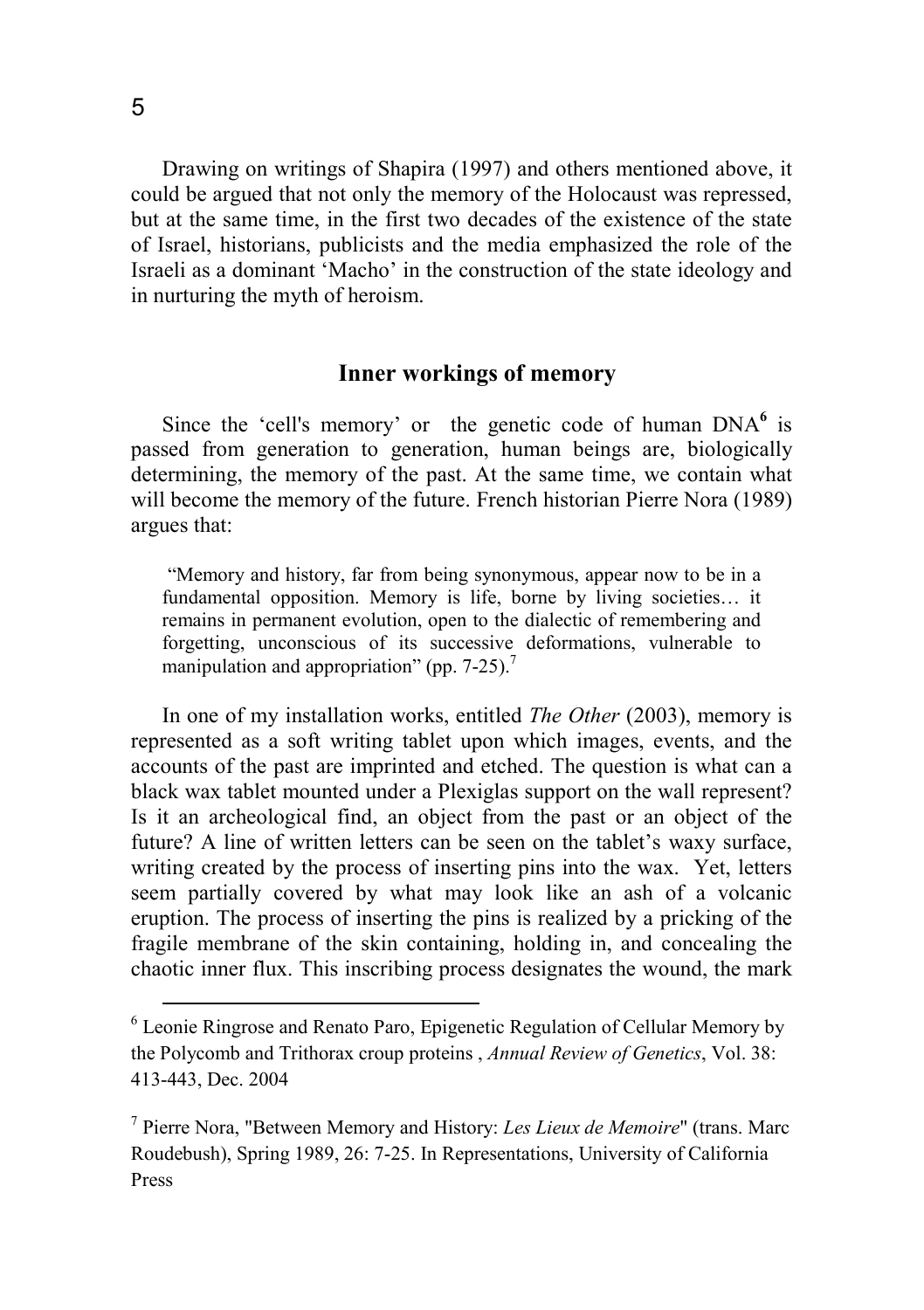made by a pin and results in a written sentence. This so called constructed Punctum, drawing on concept of Roland Barthes,  $(1981)^8$  is where the process of marking by the pins points to the viewer's process of seeing:

"A Latin word exists to designate this wound, this prick, this mark made by a pointed instrument: the word suits me all the better in that it also refers to the notion of punctuation, and because the photographs I am speaking of are in effect punctuated, sometimes event speckled with this sensitive points... I shall therefore call it *punctum*; for *punctum* is also: sting, speck, cut, little hole - and also a cast of the dice. A photograph's *punctum* is that accident which pricks me (but also bruises me, is poignant to me)."(p.27)

The process Barthes describes can also be related to an experience of the black void or a sense of impossibility to penetrate what may be a historical testimony, experience of another reality, or another personal history that is inhered in the writing. The writing on the tablet's surface reads: The invisible other the invisible culture the invisible reality. It is a reference to the notion of the invisible advanced by Maurice Merleau-Ponty  $(1968)^9$ :

"Principle: not to consider the invisible as an *other visible* "possible", or a "possible" visible for an other: that would be to destroy the inner framework that joins us to it. Moreover since this "other" who would "see" it– or this "other world" it would constitute would necessarily be connected to our own, the true possibility would necessarily reappear within this connection – The invisible is *there* without being an *object*, it is pure transcendence, without an ontic mask. And the "visibles" themselves, in the last analysis, they too are only centered on a nucleus of absence" (p. 229)

Merleau-Ponty (1968) goes on to argue that the invisible is what is not actually visible, but could be hidden or situated elsewhere; what, relative to the visible, could nevertheless not be seen as a thing (including the existential of the visible, its dimensions, its non-figurative inner framework); what only exists as tactile or kinesthetically, etc. (p.257)

<sup>8</sup> Roland Barthes, *Camera Lucida: Reflections on Photography*, trans. Richard Howard (New York: Farrar, Straus and Giroux, 1981)

<sup>&</sup>lt;sup>9</sup>Maurice Merleau-Ponty, "The Visible and the Invisible", Northwestern University Press, Evanston, Illinois, 1968, pp. 229, 257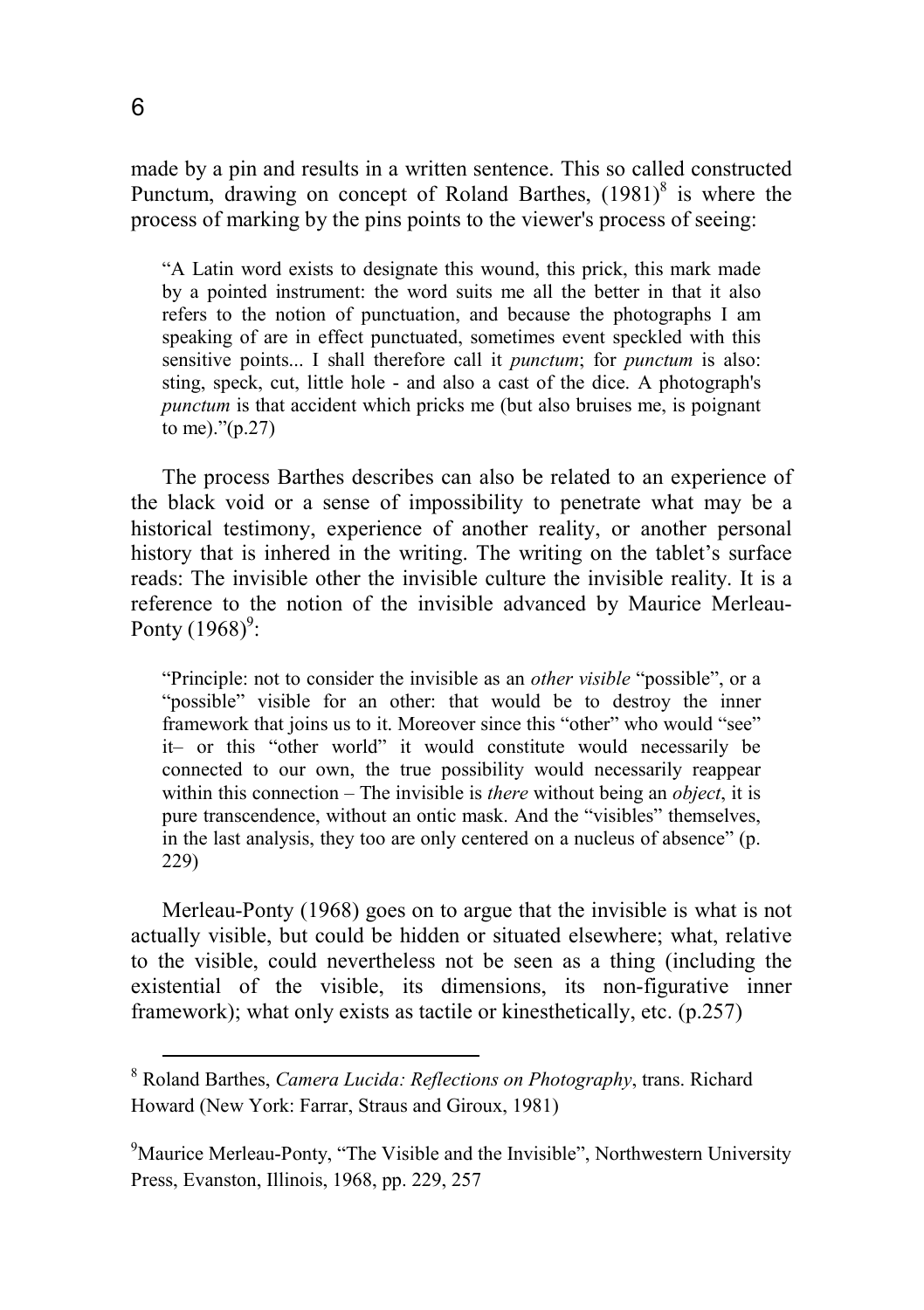

*The other*, 2003, waxes, pins, Plexiglas

*The other* refers to several aspects of the process of remembering and forgetting. In antiquity, a wax tablet was associated with the idea of an 'inner surface' of the soul, with the receptiveness of human consciousness and its affective dimensions, as well as with memory. Kenaan (2009) points out that due to its unique qualities of wax material, it historically has served as a writing tablet, as a support for etching or stamping and, indeed, as a tool of memory. Wax becomes an embodiment of the relationship between materiality and memory.<sup>10</sup> Yet, not everything can be inscribed upon the tablet of memory. Just as light is absorbed in the black tablet, so memory can 'eat up' certain impressions, in particular those impressions that the human psyche is unwilling or unable to represent. In a sense, the tablet of memory can be seen as a selective device. It never shows everything, and does not express anything that may crack its surface.

## **Paradigms of remembering and forgetting: Jewish post-war Diaspora**

In this section, I attempt to map two alternative paradigms of memory onto my recent video works: first, a paradigm that highlights the process of forgetting by denying memory, while forming a new identity in the post-war Diaspora context; second, an antithesis of the first, a paradigm that describes a pursuit of memory as a process of delving into memory

<sup>10</sup> Hagi Kenaan, *Inga Fonar Cocos: Viewer's Version, Where Are The Invisible Trains Headed?* Museum of Art, Ein Harod, Cat. 2009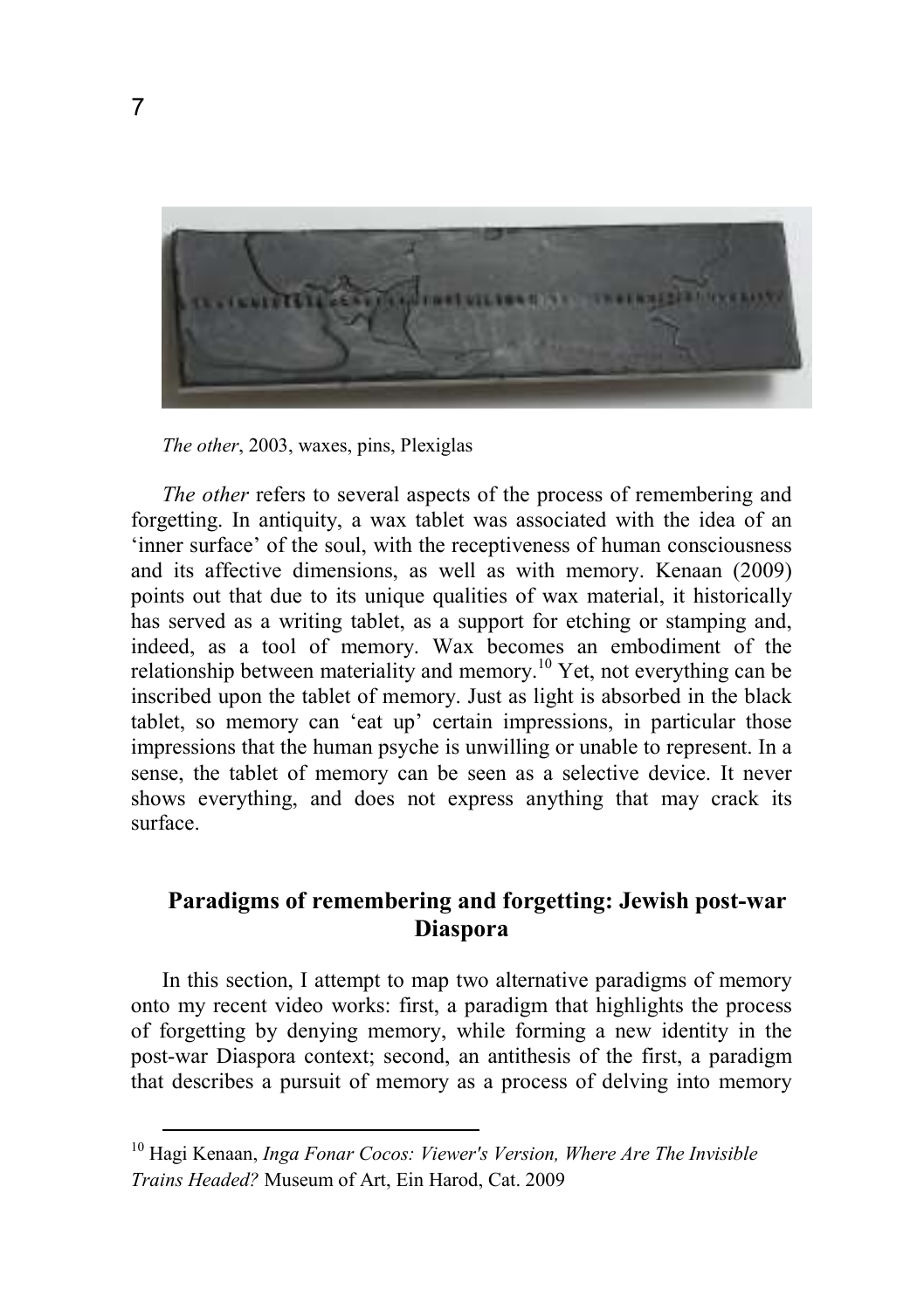gaps, motivated by the will to embrace and to integrate the missing memory pieces in an effort to broaden the construction of identity. I discuss these two memory paradigms drawing on concrete examples of the Jewish Diaspora after the Second World War and associated with times of a formation of a new Israeli society. I attempt to address the questions of how memories of the past influence the present. How in contemporary Israel, migrants from Europe, conceive their personal identity as being between two homelands? What happens internally during this process of Diaspora? What is the 'internal' migration route – what a person chooses to adopt in that process, and what is buried under the layers of oblivion? In my recent video works, I attempt to represent these internal workings of memory associated with the Diaspora experience, illuminating the linkage between memory, history and processes of migration; analyzing what is present but may also be obscured.

*Name* (2009) is a 19 min 45 sec video that deals with the process associated with a change of names during immigration. The video features five interviewees, representing five individuals that had to change their



*Name*, video stills

name after relocation to a new geographical and cultural environment and therefore lived a period of their lives under a different name from that given to them at birth. *Name* deals with the process of name changing which also characterizes the notion of a wondering Jew, always immigrating and changing his/her environment. Dealing with present time, memory and pain, through the interviews with five individuals, the film is a comment upon the inner conflict of the characters and their confrontation with society.The interviewees were photographed with a still camera and their stories were recorded, but their voices are not heard in the film. Fragments from the interviewees' words appear only through subtitles. The video is comprised mostly of still images, slow movements and closeups of their faces and hands.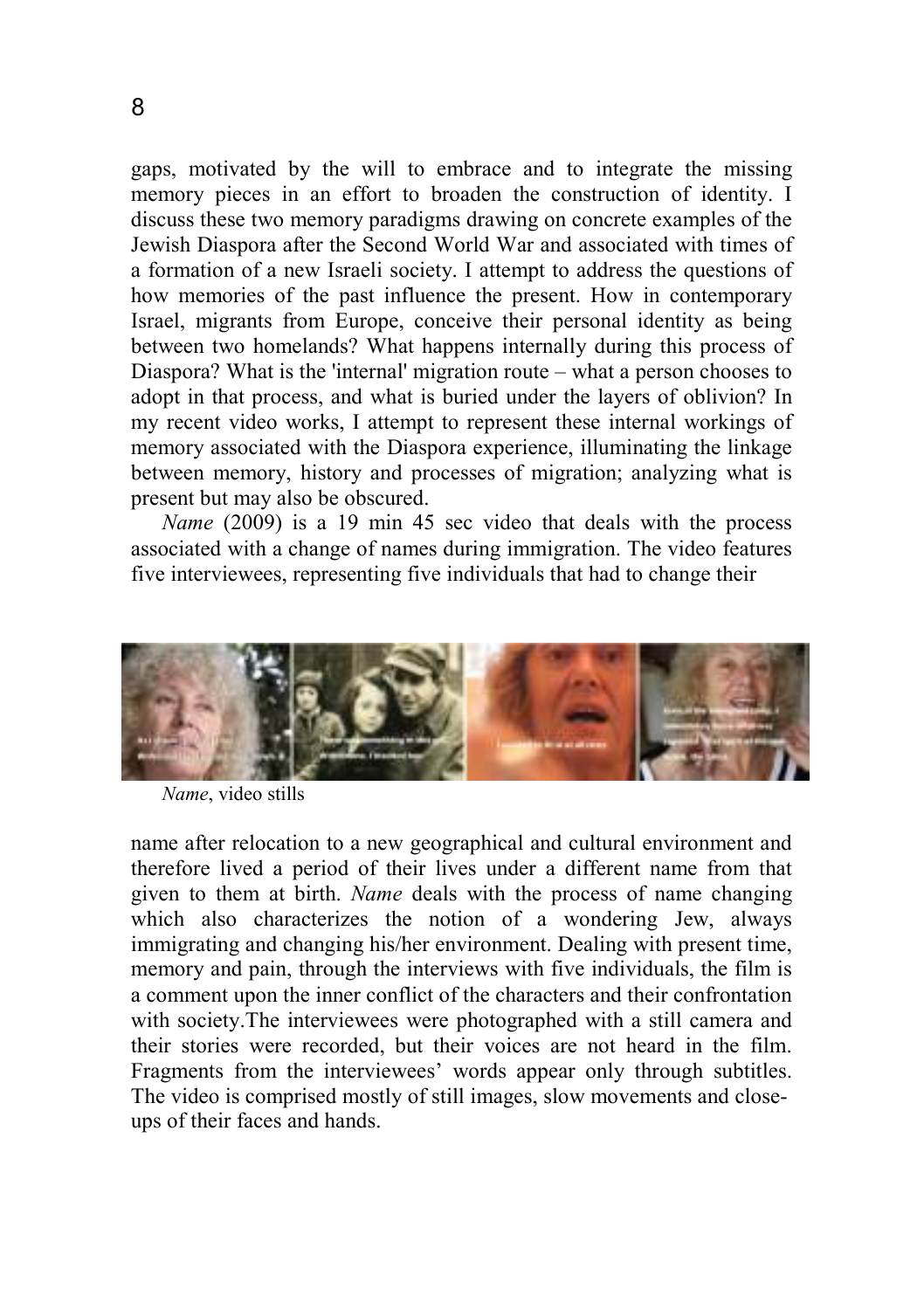The video documents words which are not spoken. The inner conflict of the characters and their confrontation with society are further accentuated by the slow motion in the film. The original sound track is based on fragments of their stories transformed into a sound-text piece that is chanted through whispering by a vocal artist, reflecting the multiple layers of feelings and the 'inner-conversation' of the characters.

Wilhelmina is one of interviewees who feature in the video, a woman who emigrated in the late 1940s from Eastern Europe to Israel, where she still lives today. She represents the paradigm of forgetting, suppressing memory due to trauma associated with experience of relocation. Wilhelmina explains:

"When I came to see the school nurse, she asked me what was my name and I said Wilhelmina. And she said: 'what kind of name is this?' 'So I will be Zeeva', I said, because my grandpa was Wolf. 'You – Zeeva? You weigh 19 kg. We will call you Ziva!' 'What a name, Ziva? I was afraid'" (narration by Wilhelmina, Inga Fonar Cocos, *Name*)

Ziva was a new Hebrew name given to her, Wilhelmina. In front of the camera, at a certain moment, the concealed memory which Wilhelmina had so hermetically sealed is suddenly exposed. She cries. During my interview with Wilhelmina (not to the camera) she also explained that after many years of psychotherapy, she was expected to overcome these impossible memories and feelings of shame and inner rupture. Wilhelmina raises a crucial question: What is the significance of the shame? She lives with the consciousness of a sense of shame that affects her whole being, her very identity. She lives with a vast lacuna, denying a memory of her childhood, as well as her given name; indeed, in her own words – while still living, she buries alive a part of herself. Wilhelmina explains further:

"My mother never called me Ziva among friends, she called me Wilushiu, and I felt ashamed… With the name Ziva, I erased that identity. With the settling down in Israel, Wilhelmina was buried deep down. I saw Wilhelmina not fitting in, I was polite. Wilhelmina could give away that little girl I was. I was a kid of the war, at the age of 3, in a Pravoslavian orphanage, struggling for her life. I wanted to fit in at any price." (narration by Wilhelmina, Inga Fonar Cocos, *Name*)

Wilhelmina's personal biography is told in simple words; she does not use familiar cultural locutions with given significance (i.e. Holocaust, trauma, loss, etc.). It is she herself confronting the event; not a history of facts, but a history of a person. Wilhelmina understood that when she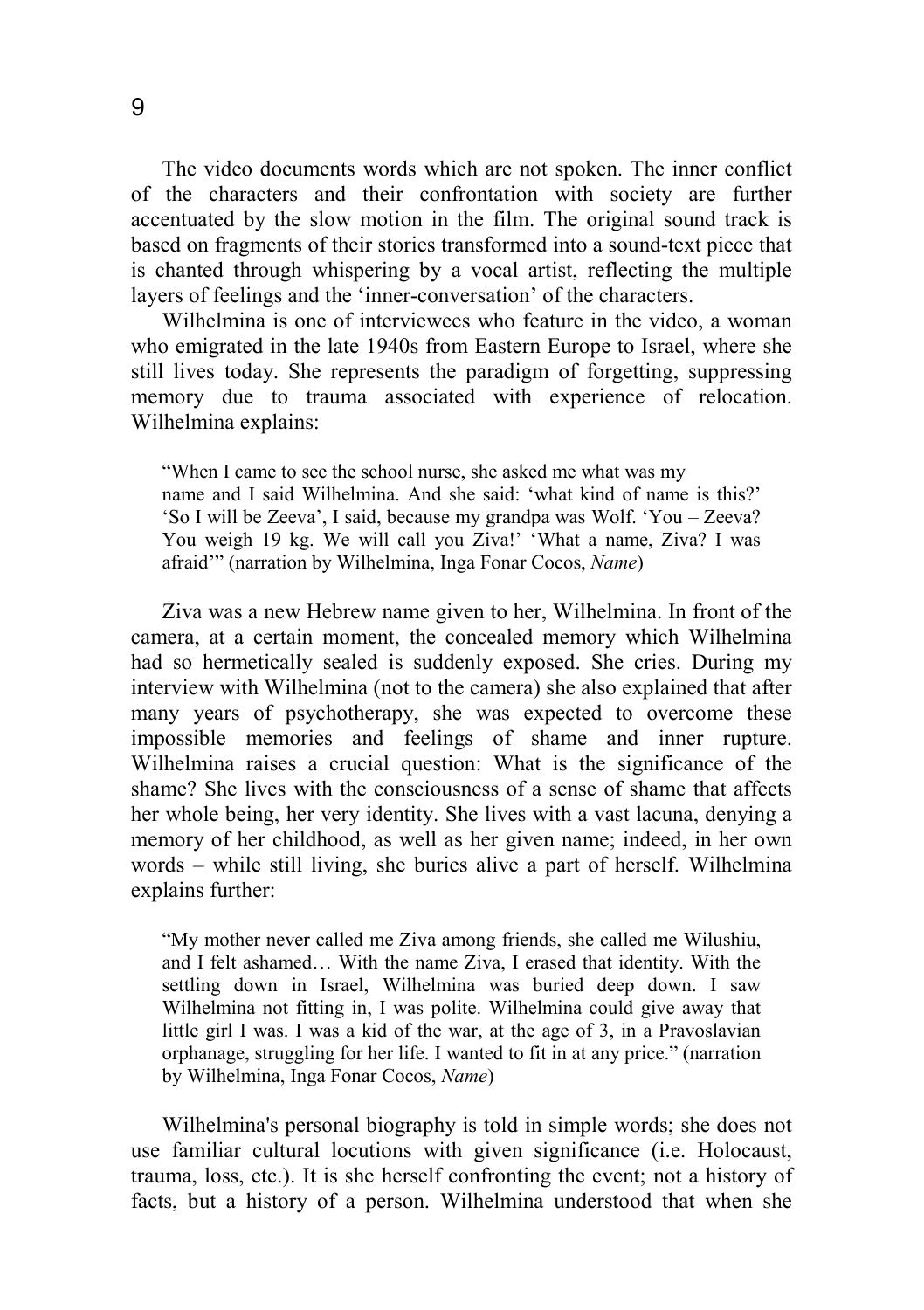immigrated, the transmission and conservation of collective values and an entire history of painful past events was to be sharply cut off. Instead, a new identity and a new name signaling this new identity were bestowed upon her. From that point in time, she was to have new future memories. As a result, it became all but impossible for her to contain certain parts of herself. The internal gaze was substituted by the external gaze, that is, by the newly constructed cultural conventions. She experienced a brutal eradication of personal memory by a new dictatorial future history.

When I was working on the video *Name,* I took two major decisions concerning the audio dimension of the work. First, a decision concerned the absence of the interviewees' voice. The decision was taken intuitively, and only post factum I analyzed the reasons which lead me to make the interviewees voice absent. After listening repeatedly to all the recorded interviews, I did not want to produce an archival documentary. Instead, I wanted to channel a more condensed image and mediated feeling of the interviewees and the worlds they represent. What is important are the words chosen by interviewees, the silence between one sentence and the next, and the difficulties of verbalizing the memories, which brings about a whole part of their lives and their complex identities. Second, I decided to use a silent film technique, using subtitles as images, thus giving the words said by the interviewees a visual representation. I felt that words and names of the participants should be heard, and should be part of the sound track of the video. What also added to the final soundscape in the video was a decision to use a preliminary language, comprised of syllables and low whispers, which accentuates emotional charge and yet transgresses the meaning of words. This process resulted in the sound track which is chanted/spoken by a vocal artist, comprised of some layered repetitions of the voice, giving the video a sense of emotional space, and creating the impression of the inner-talking of the interviewees.

*Testimony* by Shoshana Felman and Dori Laub (2008) draws on the crises of witnessing in literature, psychoanalysis and throughout history. Felman and Laub write about the distinction between the subjective and objective in narrating history, which is significant in the process of understanding interviewees in the video work *Name*. They quote Hegel's *Lectures on the Philosophy of History*:

"The term history unites the objective and the subjective side, and denotes ...not less what *happened* than the *narration* of what happened. This union of the two *meanings* we must regard as of a higher order than mere outward accident; we must suppose historical narrations to have appeared contemporaneously with historical deeds and events… Can contemporary narrative historically bear witness, not simply to the impact of the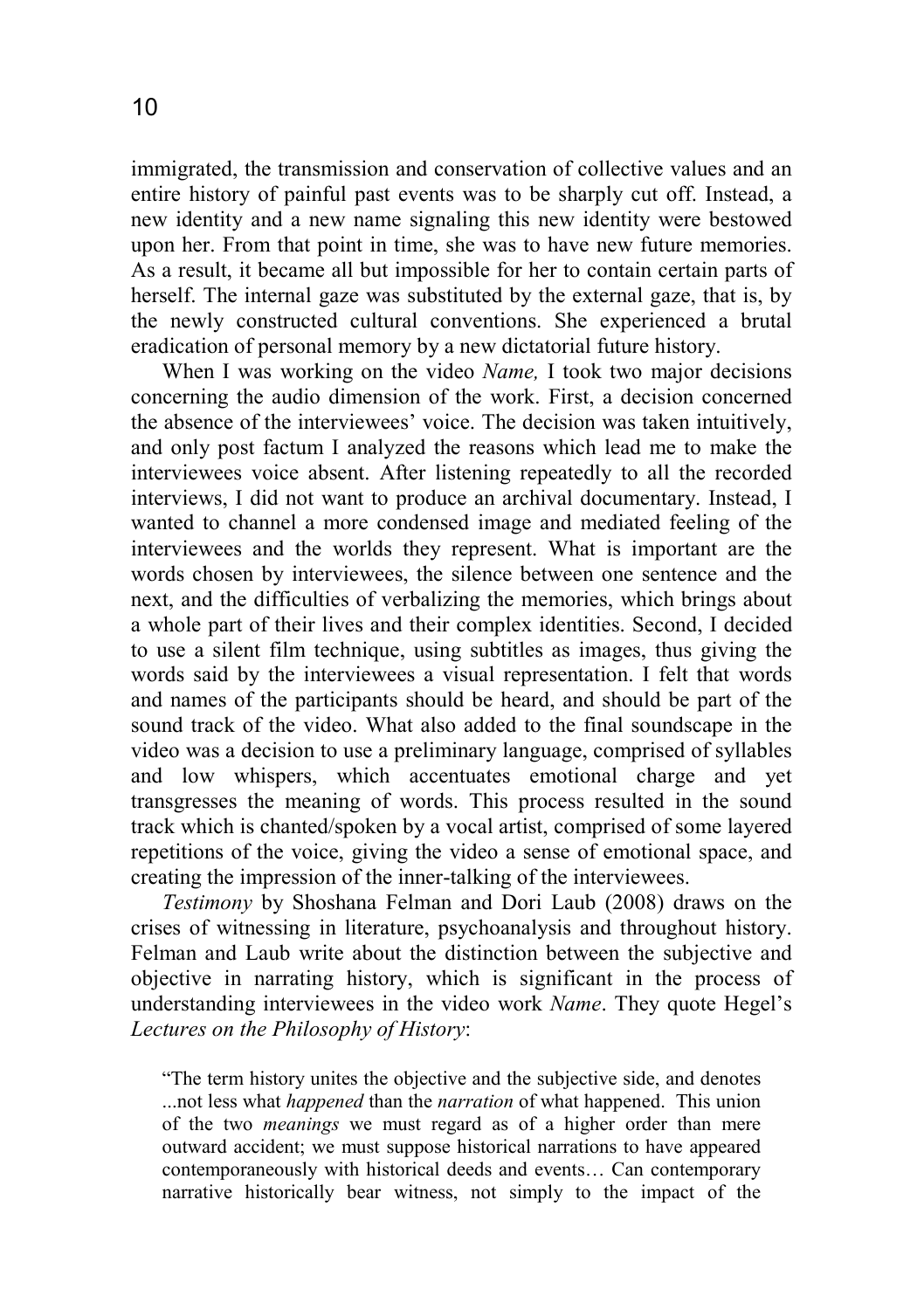Holocaust but to the way in which the impact of *history as holocaust* has modified, affected, and shifted the very mode of the relationship between narrative and history?" (Felman and Laub, 2008, 97-98) $^{11}$ 

Felman and Laub (2008) draw on 'The Fall' by Albert Camus, relating to the silence of a person who was an accidental witness to a suicide, and he never told/reported about it. Felman and Laub call it an act of silence (138-139). Referring to the meaning of silence, they mention that Camus accused Sartre by not condemning Stalin's oppression and the Soviet concentration camps. That by doing so, he actually was covering by silencing, on the historical fact of the actual existence of the camps. This kind of silence becomes an erasure of the victim's cry, as well as the witness's cry, according to Felman and Laub (p. 141). The authors claim that silence is not only the absence of the act of talking, but also a refusal to know and to recognize that something has happened. In my view, this definition of silence and silence dynamics echo mental and psychological state of the interviewees in the video *Name*.

This could be the case of Wilhelmina, who by remaining silence about past memories and events, erases them as if the events never had happened, never had existed. She adopts the looks, the style and the jargon of the local Sabra. Hers is not a testimony in the regular, common sense, but a testimony directed inward, towards her inner self. The complex case of Wilhelmina lies in her being a victim and simultaneously by her own erasure of her cries and a need for compassion and comfort.

It is often silence that is referred to as the most authentic communication that is taking place. The absence of the interviewees' voice, especially in the video *Name*, has a function of a Lacuna - the impossibility to speak and explain something which is associated with a traumatic experience. Felman and Laub (2008) point out that this kind of Lacuna can be seen in the documentary film *Shoah* by Claude Lanzmann which presents testimonies by survivors and witnesses and who in a crucial and emotionally loaded moments become silent, unable to account their stories (191-211). A process of silencing, similar to witnesses experiences in Lanzmann's film, occurred when I was interviewing Ziva/Wilhelmina for the video *Name* in a discussion about her childhood during the war. Suddenly, she was not able to carry on talking. She leaned back on the sofa, diverting her eyes towards the ceiling, trying to swallow her tears. She was not able to testify about something which seemed like

<sup>&</sup>lt;sup>11</sup> Shoshana Felman & Dori Laub, *Testimony*, Resling Pub., 2008 Hebrew Ed. pp. 97-98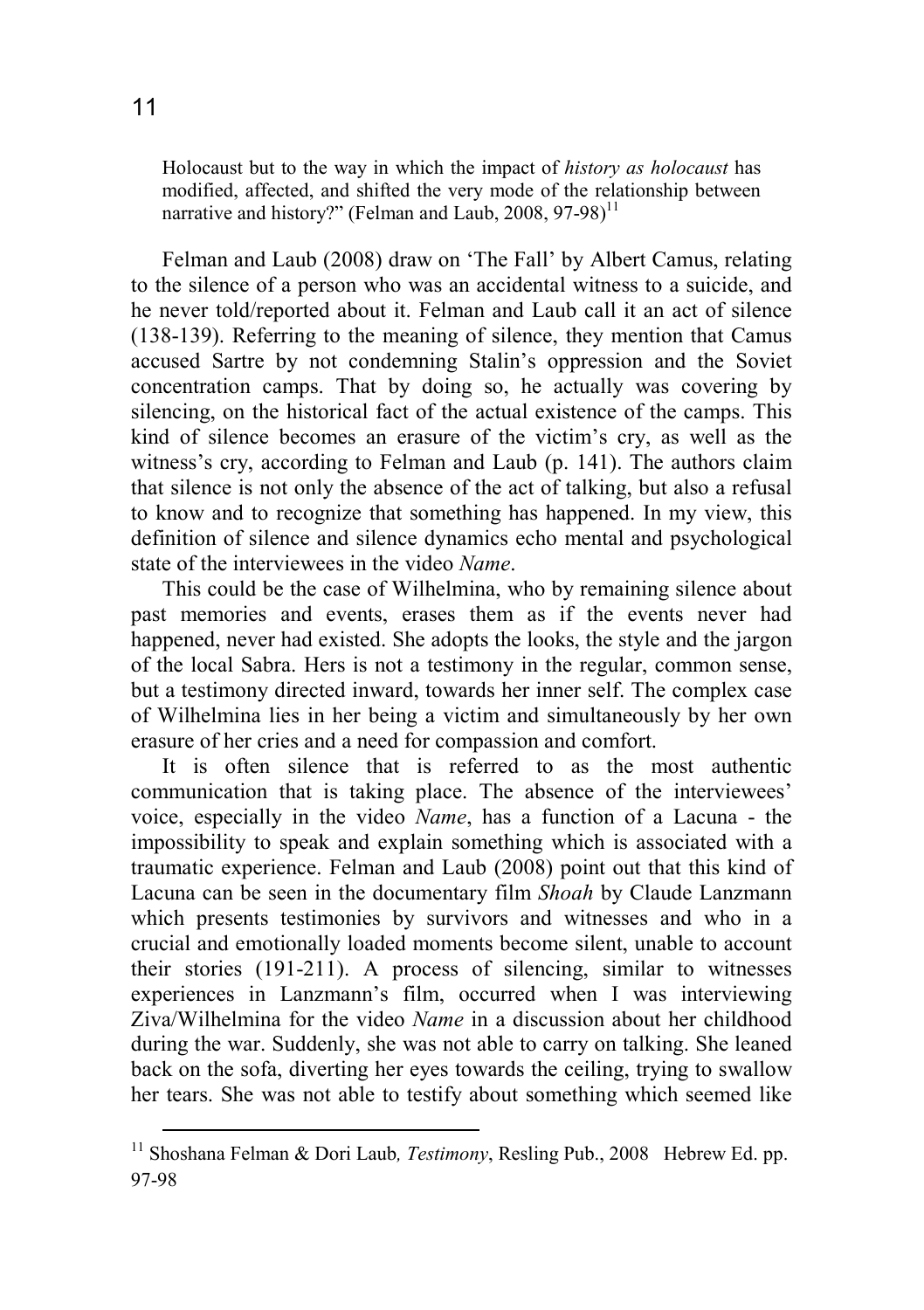could threaten to crack the seemingly solid identity she had built and nurtured for years, since her immigration to Israel.

A different approach to past memories and to testimony about the past events can be seen in the case of Jan, another interviewee featuring in the video *Name*, who during the war kept writing small notes of his experiences and events, and wrote a book about his war memories. An echo of him we can see in Laub's quotes from a video testimony of a survivor (from the Yale university archive) who says:

"I told myself, I want to live the day after Hitler, one day after the war is over, so I can tell the story" (p.84)

He observes that the survivors not only had to survive in order to tell their story, but that they had to tell the story in order to survive. Jan uses the same words when describing his efforts to encourage himself to live: "I have to live in order to tell the story", and this gives him the mental and emotional strength needed. But, Laub says:

"there will never be enough words in the 'dictionary' of thought, memory and speech to tell it."<sup>12</sup> (Laub p. 85)

This allegation of Laub may have been in the back of my mind when making the decision not to use the interviewees' voices in the video. On a personal note, the fact that my father, who lost his family, his first wife and a small child during the Holocaust, and never spoke about it, could have been a factor of this decision as well.

"This is the story of a man marked by an image from his childhood." an opening narration in the first voice of Chris Marker's film *La Jeteé*. Chris Marker, artist, writer and film maker influenced my work and research on the paradoxes of memory and the linkage of memory and trauma. The inclusion of the past that lives on within a person's as an image, as a secret, is a mechanism revealed to me when interviewing the participants of the video work *Name*, as well as my own thoughts and experience when working on another video work entitled *Between Homelands*.

Marker points out:

<sup>12</sup> Shoshana Felman & Dori Laub*, Testimony*, Resling Pub., 2008 Hebrew Ed. pp. 84-85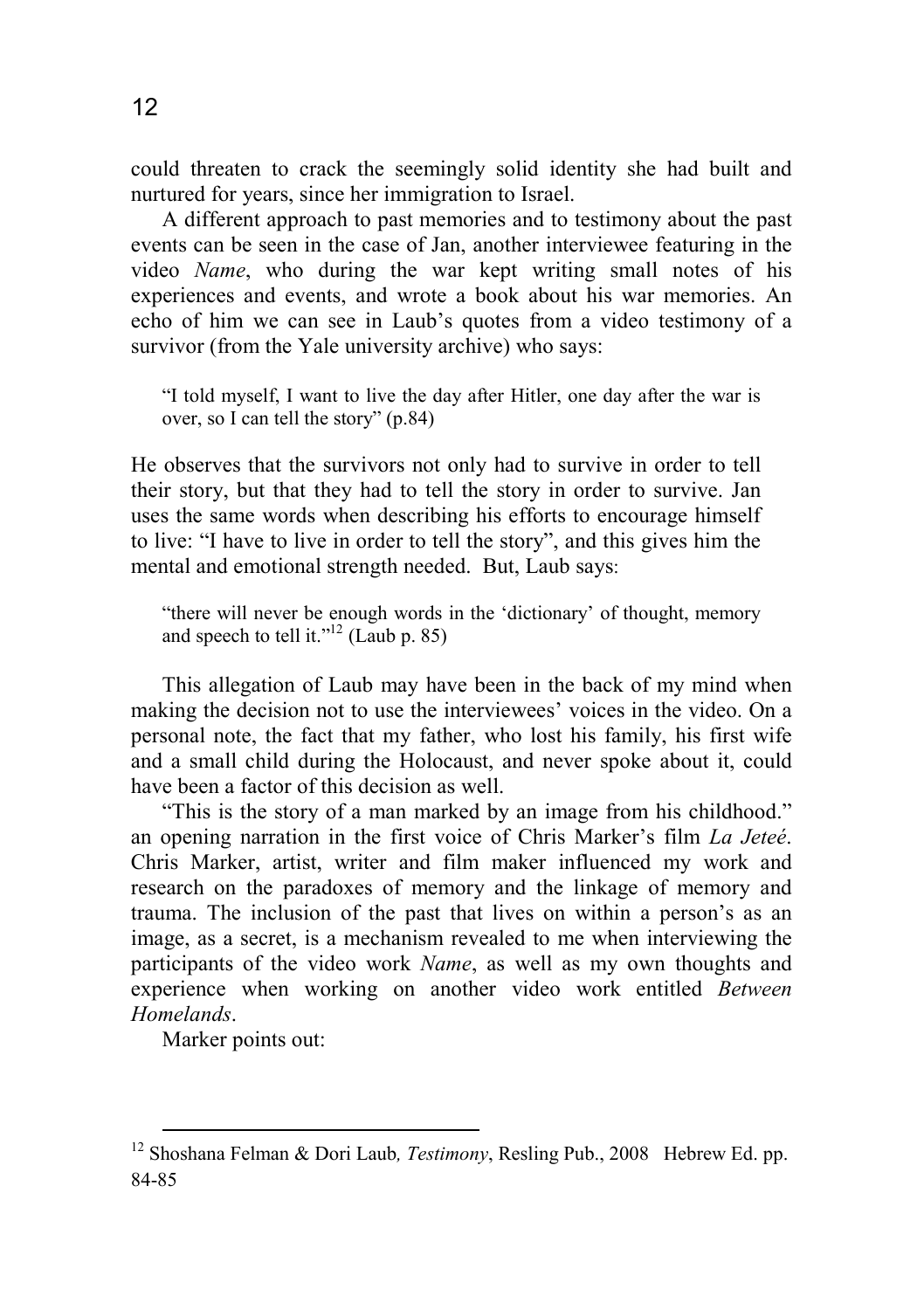"Nothing sorts out memories from ordinary moments. Later on they do claim remembrance when they show their scars. That face he had seen was to be the only peacetime image to survive the war. Had he really seen it? Or had he invented that tender moment to prop up the madness to come?"<sup>13</sup> (*La Jetée : ciné-roman,* 1962).

The elusiveness and psychological complexity of processes of remembrance and oblivion, and the key ability to survive a trauma which Marker refers to is the essence of my own research and practice. Marker, who investigates the cultural memory of the  $20<sup>th</sup>$  Century in a subtle but yet incisive way, writes in the text for his film *Sans Soleil*, a meditation on the nature of human memory:

"I will have spent my life trying to understand the function of remembering, which is not the opposite of forgetting, but rather its lining. We do not remember, we rewrite memory much as history is rewritten. How can one remember thirst?"<sup>14</sup> (*Sans Soleil (Sunless*), 1983).

*Between Homelands*, video stills

 $\overline{a}$ 



He describes in a philosophical and visually intense manner the inability to recall the context and nuances of memory and how, as a result, the perceptions of personal and global histories are affected.

Another paradigm of memory, is about remembering, not forgetting. It is about digging into the memory gaps in order to integrate the missing pieces of history into the complete story. The 5 min 45 sec video *Between Homelands* (2008), attempts to address a paradigm of remembering. This video is motivated by the postcards collection from the 1940s and the 1950s which belonged to my parents and was kept in a large photo album,

<sup>13</sup> Chris Marker, *La Jeteé: ciné-roman*, http://www.markertext.com/index.htm

<sup>&</sup>lt;sup>14</sup> Chris Marker, *Sans Soleil (Sunless)*,http://www.markertext.com/sans\_soleil.htm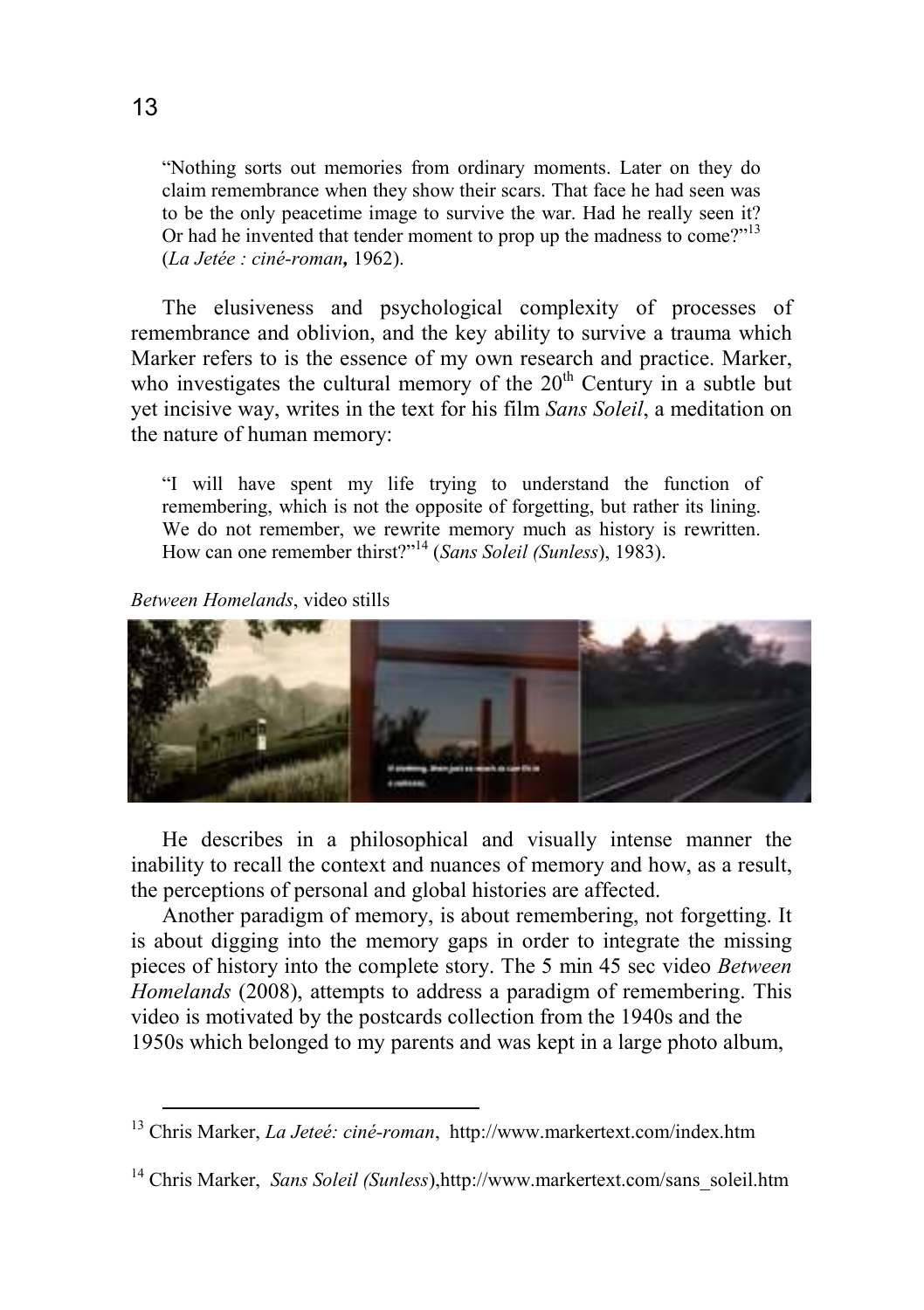black-and-white photographs that were taken after their return to Warsaw at the aftermath of the Second World War, and photographs that I took during my sojourn in Poland in 2007. This was, for me, the starting point of a voyage in time and in place.

Between the Baltic Sea and the Mediterranean Sea, a panoramic Polish landscape seen from a moving train accompanies a narrated story of constant impermanence and impossibility to settle down anywhere on the globe. The movement and the changing landscapes parallel to the movement between reality and memory, flashes of remembrance and moments of reflection. The moving images (the film consists mostly of still images) evoke awareness of time – time fleeting, dreamlike time, gaps in time, memory of time. By bringing together images of the present and represented dimensions of the past the film reveals hidden ties between remembering, trauma and self. In reviewing this work, Galia Bar-Or points out:<sup>15</sup> (2009)

"The moving train and changing landscapes parallel the movement between the realms of reality and memory, flashes of remembrance and moments of reflection. This film successfully translates Fonar Cocos' three-dimensional language into a flow of moving images that motivate changing rhythms of consciousness, while also harbouring a continuum of absence – a dark screen devoid of images"  $(p.16)$ .

When I was a child, I had a ceramic owl standing on a bookshelf in my room. An owl appears in the video as an indication of what is about to come next. In the scene with the owl, its gaze suddenly turns from one direction to the opposite. This is the signalling moment for the narration dialogue, when the poem is recited. It appears also in homage to Chris Marker and his studies of the cultural memory of the  $20<sup>th</sup>$  century in various medium including photography, cinema, writing and video art. Bar-Or further discusses the fluid boundaries of the term home in *Between Homeland:*

"Fonar Cocos touches upon this 'untouched thing' (in the words of David Avidan, Israeli artist and poet)…her journey does not circumvent sites of blindness and disruption; it traverses biographical regions and represents worlds both near and far, hoping for the place where one may touch on understanding without touching." (Bar-Or, *Viewer's Version, How to Touch on Understanding Without Touching,* 2009, p.17) l

<sup>15</sup> Galia Bar Or, *Inga Fonar Cocos: Viewer's Version, How to Touch on Understanding Without Touching,* pp. 16-17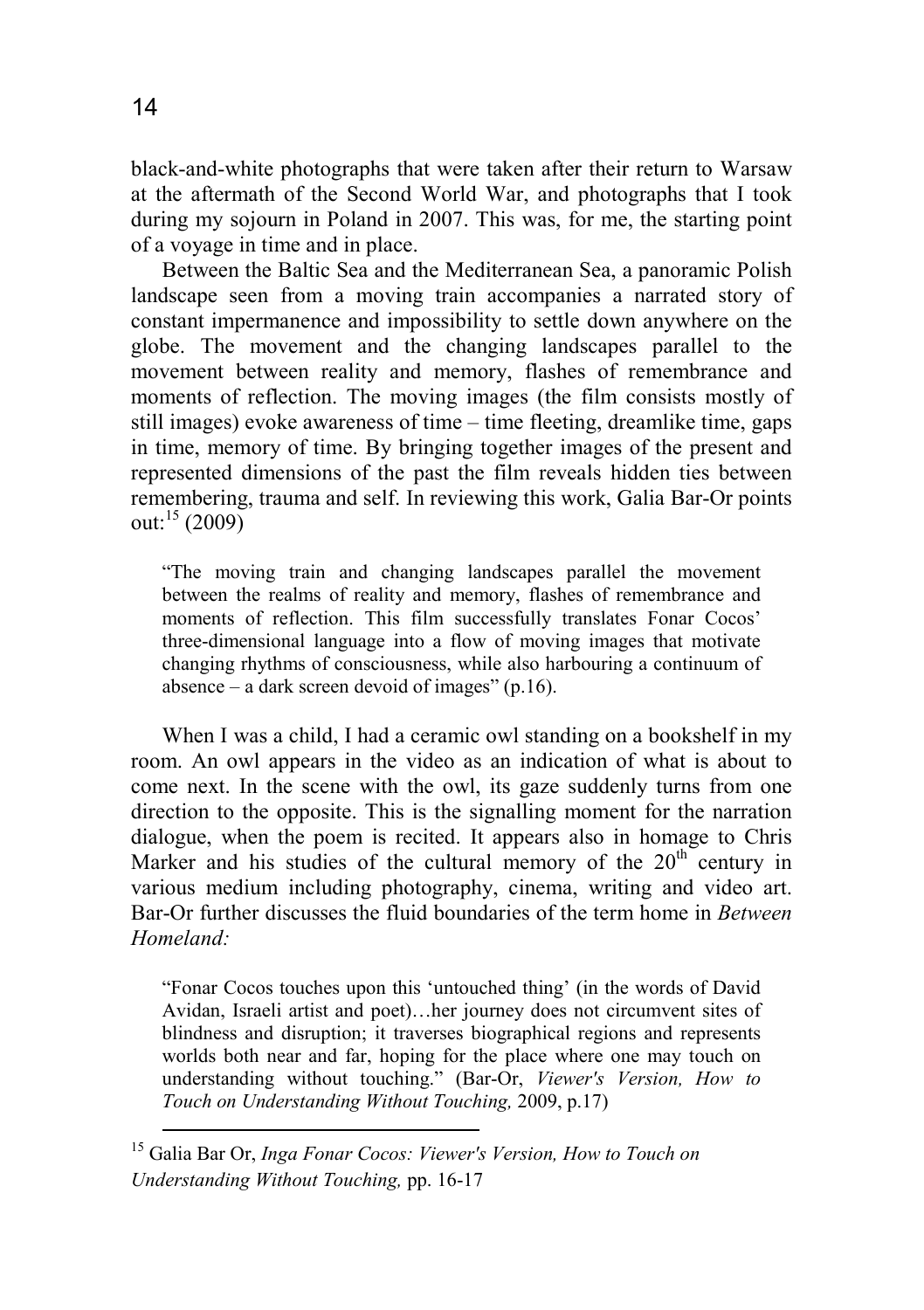My curiosity and my urge to acknowledge and confront history, concealed in the images of my parents' postcards and photo album, made me to go back to Poland. My aim was to collect present time photographs of places, and attempt to decipher the significance and the context of the old photographs and the world they suggested, shrouded in what I had come to think of as a 'white fog', or this familiar and unfamiliar feeling these uncanny representations projected.

It was both a strange and pleasant feeling to be back in my native land. I had vague memories of Warsaw, since I left as a child, and it was my second visit to Poland as an adult in 2007. Actually, I first visited Poland in 1996 for only a short period of time as I was afraid of the feelings it would evoke in me. I was afraid of possible disappointment when facing the sights of my childhood, which in my memories were exalted and idealized. I had a happy childhood in Warsaw of the late 1950s.

The video has a non-linear narrative structure and juxtaposes images of the beautiful present-day Saski Gardens in central Warsaw, the Mediterranean beach of Tel-Aviv, monuments like *The Ghetto Heroes Monument* in Warsaw of 1948, commemorating the Warsaw ghetto uprising of 1943, family photographs and abstract images of a white void, embodying the changing rhythms of consciousness and aiming to reveal the affinities between remembering, trauma and individuality.

The words recited in the video are from a poem by the Polish poet and writer Stansilaw Baranczak *Only Porcelain*. His poetry is dominated by the ethical and the political concerns as well as literary criticism. I was acquainted with Baranczak's poetry in 2007, on an occasion of my sojourn in Warsaw. Two women, an older woman (my mother) and a young woman, recite the poem:

"If porcelain, then only the kind you won't miss under the shoe of a mover or the tread of a tank; if a chair, then one not too comfortable, lest there be regret in getting up and leaving; if clothing, then just so much as can fit in a suitcase, if books, then those which can be carried in the memory, if plans, then those which can be overlooked when the time comes for the next move to another street, continent, historical period or world: who told you that you were permitted to settle in? Who told you that this or that would last forever? Did no one ever tell you that you will never in the world feel at home in the world."

An older sounding voice is repeating after the younger sounding voice, representing two generations. The course of time seems to be reversed – here the older generation follows the younger's generation reciting. Allen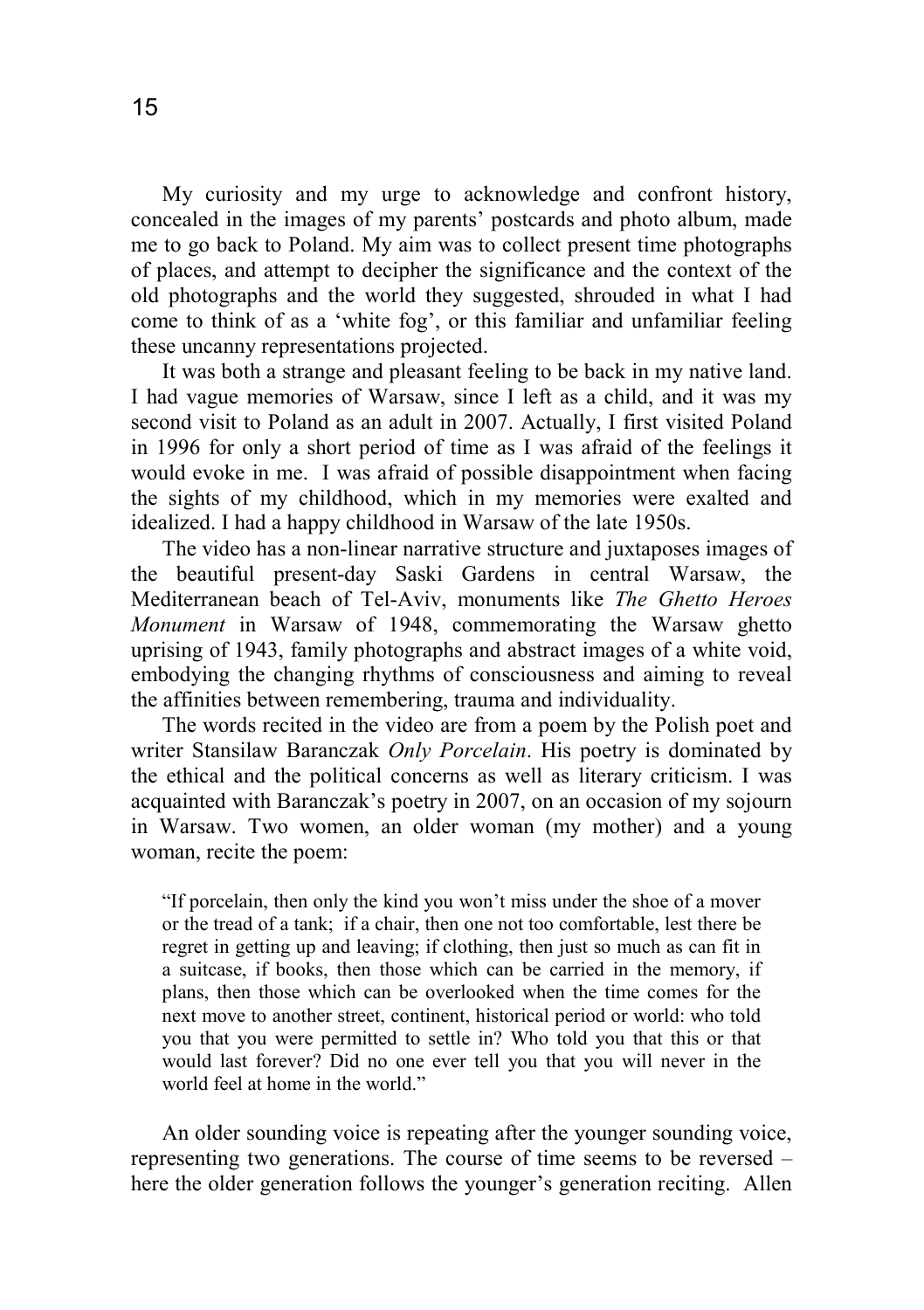(2011) points out that recitation, used as the sound track, was a means of telling stories and passing history from one generation to the next in order to preserve the collective memory and the cultural identity.<sup>16</sup> Yet, something in the inter-generation transference of memory has been distorted here. Perhaps, using voices of woman's narrating could indicate a concealed connection to a matriarchal function in society. It seems that it is 'she' who is perceived as the one responsible for the transference of memory.

Moments of the void are represented as a white or a black screen. Nothing happens, just the sound of a moving train can be heard and voices of two women reciting-telling-repeating some lines of a poem: "Did no one ever tell you that you will never in the world feel at home in the world." The monotonic voices, in a monotonic rhythm against the background of monotonic moving train, accentuate a meditative-like state, evoking a sense of a journey, a sense of going on and on, as if in a loop. At times, the voices disappear and only the monotonic rails sound can be heard. Against the black void screen, a whispering voice of a little girl asking: "what will happen? Where are we going? When are we arriving?" is heard and the rails sound.

In the video, silence represents the voices of persons who are not able to speak, or perhaps who are not among the living. This silence also refers to the silence I personally experienced from my father, who could never speak about some memories of his past. It may also refer to a child's gaze, observing the incomprehensible past with silent eyes.

Grover-Friedlander's analysis (2002) of the silent dimension in the human voice illuminates the use and construction of sound in my videoworks *Name* and *Between Homelands.* In her essay *The Voice and the Gaze, the Lost Voice of the Opera in the Silent Movie*<sup>17</sup> Grover-Friedlander claims that the matching of the silent movie with the operatic voice indicates an indirect relationship between the two. In the case of *Name* – it is chanting, whispering etc. Grover-Friedlander points out that the medium of Opera touches that which is beyond, it points to the edges of expression and to the decomposition of the voice up to the degree of insignificance, thus revealing the materiality of the voice. The cry and the dumbness are a

<sup>16</sup> Jennifer Allen, *Frieze*, *How memory has changed*, Issue 141, Sept.2011, editorial

<sup>17</sup> Vered Lev Kenaan & Michal Grover-Friedlander ed., *The Voice and the Gaze*, Resling Pub. 2002 Heb. Ed. pp.109-113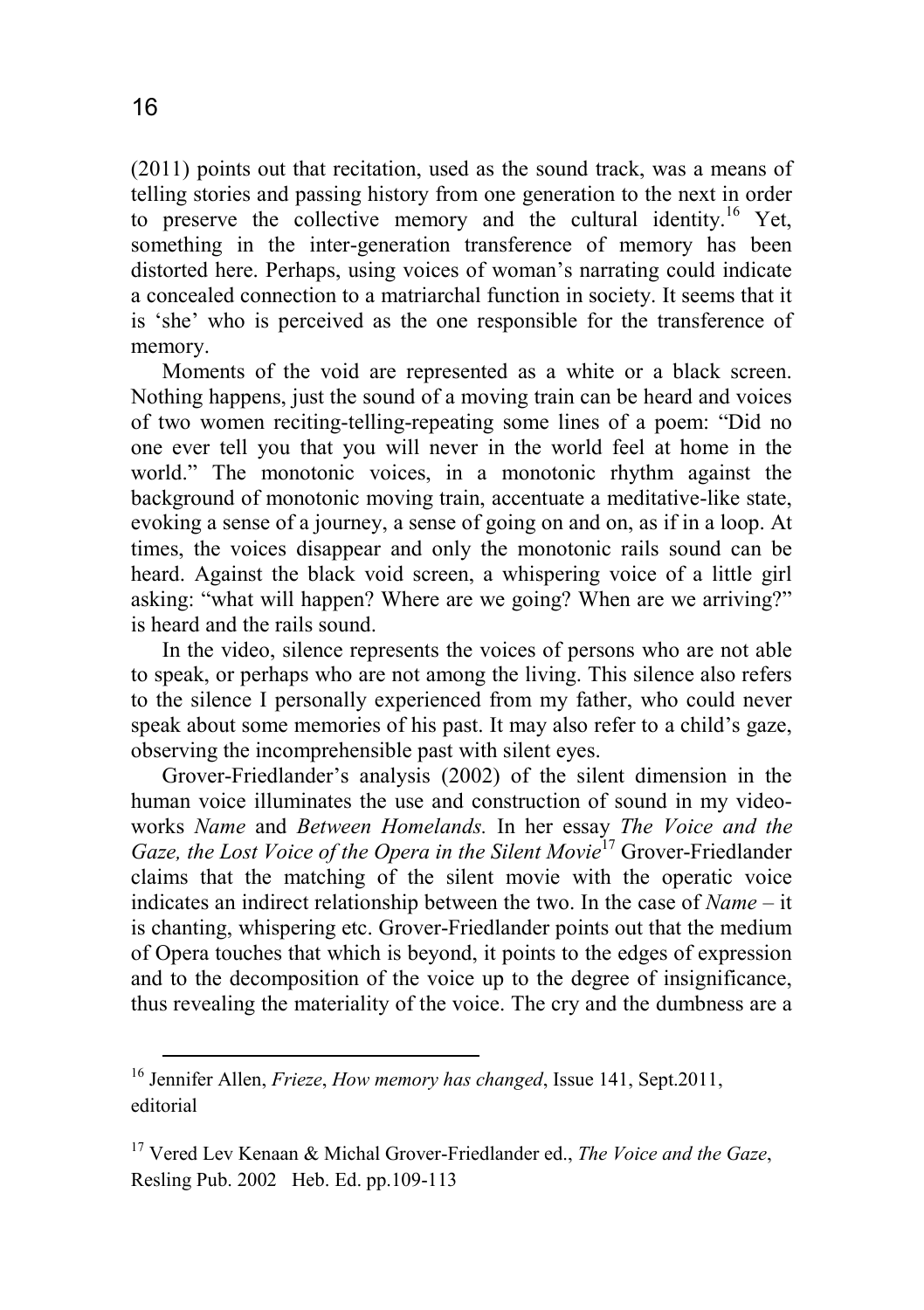thing which exists at the edge of the vocal expression. This actually creates an analogic situation between the silent movie and the operatic voice (Grover-Friedlander, 2002, 109-113).

This could also possibly imply that the sound track in the videos puts the voice under a threat of its own loss, in the realm between existence and disappearance, and its dissolution into silence. It could serve as an additional component of the emotional impact and identification directed towards the viewer.

### **Closing comments**

Both paradigms of the workings of memory that I have discussed in this chapter comment on the dictatorship of history on the personal process of memory:

The taboo to talk about the Holocaust which ruled in the Israeli society up to the 1990s, materialized in an ever-lasting internal wound. The work *The Other,* a wax tablet is a symbolic object representing the fragile nature of memory. The surface of the wax could be compared to a mere thin skin whereas a tablet is a container of a violent, explosive energy of a memory threatening to burst out of control. This reflects on the story of Wilhelmina and the process of denying her personal biography, which is shared by a whole generation and which reveals something important about contemporary society. Israel emerged as a community of immigrants that has paid the hefty price of partial self-death for suppressing memories and surrendering to the constraints of history's grand narrative.

*Between homelands* is a work that represents a different generation, a generation that feels liberated from the ideological injunction to forget the past, motivated to embrace the unknown, often traumatic memories. In his book *Blindness*, Jose Saramago describes the predicament of a man suddenly stricken by white blindness as that of swimming in milk:

"Abandoned in the middle of the road, feeling the ground shifting under his feet, he tried to suppress the sense of panic that welled up inside him. He waved his hands in front of his face nervously, as if he were swimming in what he had described as a milky sea, but his mouth was already opening to let out a cry for help..." <sup>18</sup> (Saramago, *Blindness*, p.4)

<sup>18</sup> José Saramago, *Blindness,* Ha-Kibbutz ha-Meuhad Publishers, 2000, p.4, Hebrew ed.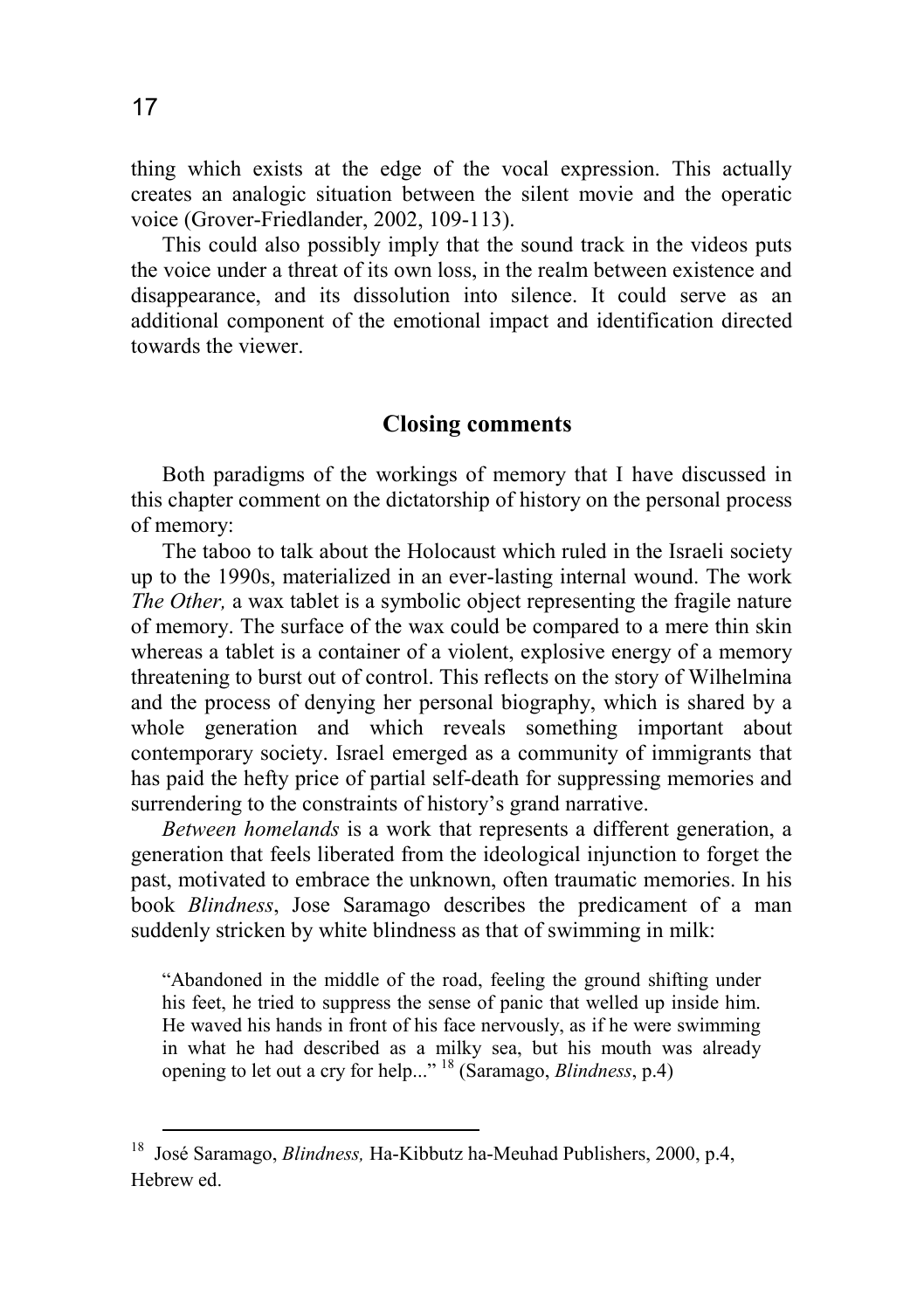A sense of blindness is usually associated with darkness, symbolized by a black color. Saramago describes a situation in which blindness is represented by a blind person as a sea of milk, as a white color. This could also refer to human inability to see through a fog, and a sense of disorientation. It was precisely a sense of disorientation that I experienced in attempt to put together connecting pieces of different levels of documentary material in my work.

References

Jennifer Allen, *Frieze*, *How memory has changed*, Issue 141, Sept.2011, editorial

Oz Almog, *The Sabre – a Profile*, 1997, Hebrew ed.

Roland Barthes, *Camera Lucida: Reflections on Photography*, trans. Richard Howard (New York: Farrar, Straus and Giroux, 1981)

Shoshana Felman & Dori Laub*, Testimony*, Resling Pub., 2008 Hebrew ed.

Hagi Kenaan, *Inga Fonar Cocos: Viewer's Version, Where Are The Invisible Trains Headed?* Museum of Art, Ein Harod, Cat., 2009

Vered Lev Kenaan & Michal Grover-Friedlander ed., *The Voice and the Gaze*, Resling Pub. 2002 Hebrew ed.

Chris Marker, *La Jeteé: ciné-roman*,

http://www.markertext.com/index.htm

Chris Marker, *Sans Soleil (Sunless*),

http://www.markertext.com/sans\_soleil.htm

Maurice Merleau-Ponty, *The Visible and the Invisible*, Northwetern University Press, Evanston, Illinois, 1968

Pierre Nora, "Between Memory and History: *Les Lieux de Memoire*" (trans. Marc Roudebush), Spring 1989, 26: 7-25. In Representations, University of California Press

Leonie Ringrose and Renato Paro, Epigenetic Regulation of Cellular Memory by the Polycomb and Trithorax croup proteins , Annual Review of Genetics, Vol. 38: 413-443, Dec. 2004

José Saramago, *Blindness,* Ha-Kibbutz ha-Meuhad Publishers, 2000, p.4, Hebrew ed.

Anita Shapira, *New Jews*, *Old Jews* (Tel Aviv, 1997), in Hebrew Tom Segev, *The Seventh Million: Israelis and the Holocaust,* Keter Publishing, 1991, Hebrew ed.

The Stanford Encyclopedia of Philosophy (SEP), online encyclopedia of philosophy maintained by Stanford University